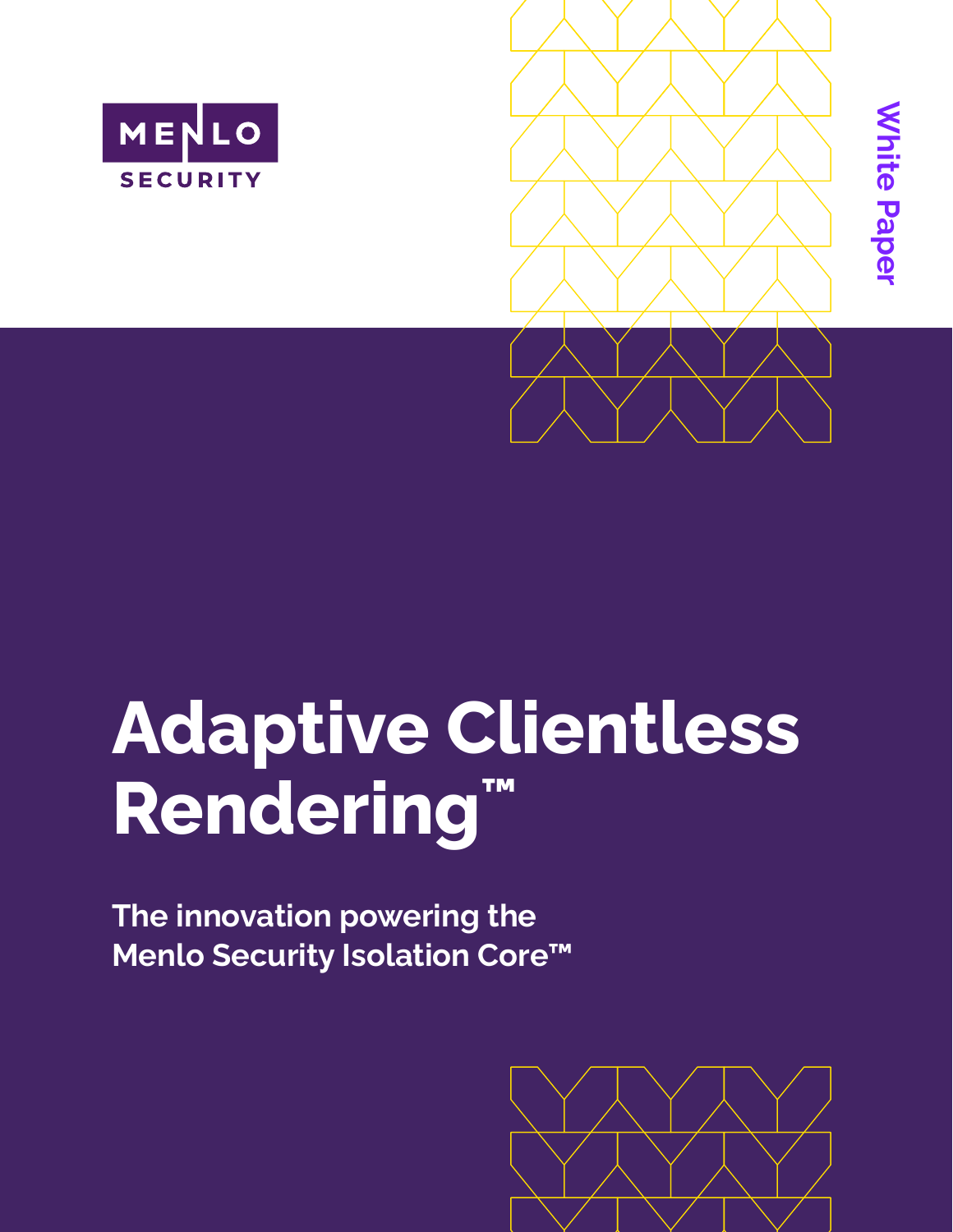# **Web browsers are among the most important applications in our business lives, yet they're also the most vulnerable to attack.**



The simple act of loading a malicious web page suffices to compromise the user's endpoint, leading to malware installation, data theft, and penetration of corporate networks. Downloading malicious content is easier than most people think. Email has become the attack vehicle of choice, because threat actors can now spin up a seemingly legitimate email from a trusted individual or brand that plays on our trusting human nature. Often, users are all too willing to click on a link that leads to an infected site or give away their credentials to bogus web forms that look like the real thing. At the same time, an ever-increasing set of browser features ensure that attackers will continue to have an unlimited supply of vulnerabilities to exploit and links will continue to look more real.

A critical ingredient in today's browser exploits is active content. In the modern web, active content largely comes in the form of JavaScript. Active content executes in the context of the user's browser and enables significant attacker control and visibility into the browser's workings and vulnerabilities. For instance, active content enables the attacker to discern memory locations (address space disclosure), influence data layout (heap spray), and dictate code generation (JIT spray)—all of which are key techniques in crafting a successful exploit.

Modern endpoints have built-in defenses against simple browser exploits, but active content execution enables determined adversaries to bypass these defenses with sophisticated, multi-stage attacks. In particular, two pervasive defenses—Data Execution Prevention (DEP/NX) and Address Space Layout Randomization (ASLR)—thwart simple code injection and Return-Oriented Programming (ROP) exploits, respectively. However, with the aid of active content, an exploit can bypass both DEP and ASLR, typically by triggering a secondary vulnerability—one that, for instance, reveals the memory location of native code. The exploit can then use that code to craft ROP code sequences that execute the attacker's bidding.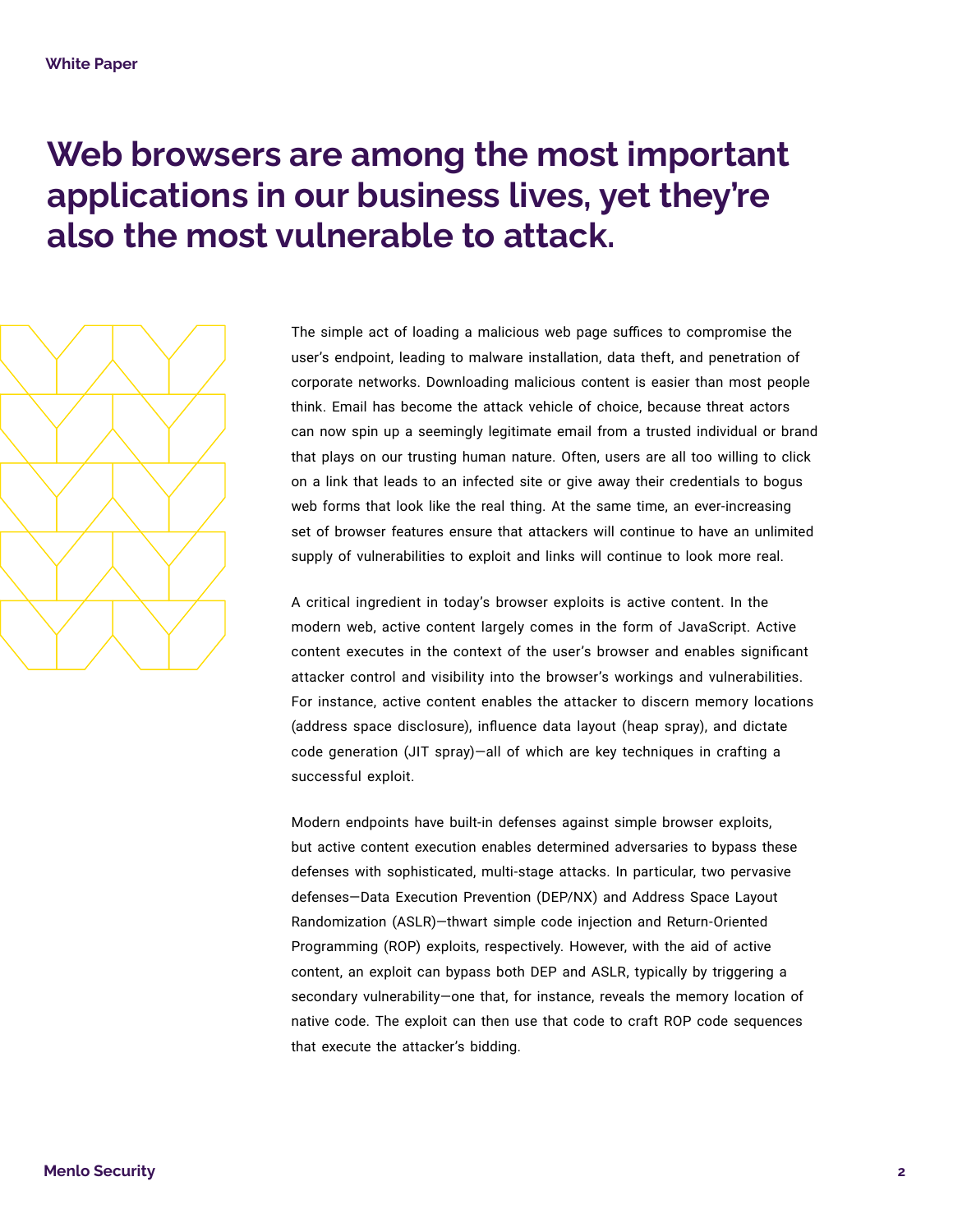## 25% Through 2022, 25 percent<br>of organizations will adop<br>browser isolation **of organizations will adopt browser isolation**

Verizon, 2018 Data Breach Investigation Report

#### **Isolation Is the Future**

Remote browser isolation is a technology that offers a solution to the security challenge posed by executing active content on the endpoint. It centers around the notion of an isolated browser—a web browser that loads and runs pages, including all embedded active content, inside a contained environment in the cloud with the goal of isolating any potential browser infection away from the endpoint. In most incarnations, the isolated browser and the endpoint are separated by a secure channel using a minimal, highly restrictive protocol designed to carry rendering updates to the endpoint and user input to the isolated browser, and nothing else. This "air-gapped" browsing mode enables browser isolation to defend against today's sophisticated zero-day exploits. Specifically, by running untrusted active content on the isolated browser and preventing it from probing and exfiltrating data from the endpoint, browser isolation precludes exploitation of secondary vulnerabilities essential to bypassing standard endpoint defenses.

#### **The Isolation Challenge: Making It Practical**

Despite its compelling security benefits, remote browser isolation must meet IT and end-user needs if it is to become a widely adopted security technology. To that end, we have identified five key requirements for a practical browser isolation solution.

The first requirement, **clientless deployment,** reduces IT burden by altogether avoiding the need for endpoint software installs, and with it, the risk of destabilizing the endpoint. The clientless nature also enables easy enterprise-wide deployment via in-network proxy configuration, as well as fully centralized management of browsing policies and security updates across all devices—including personal devices—within the enterprise network.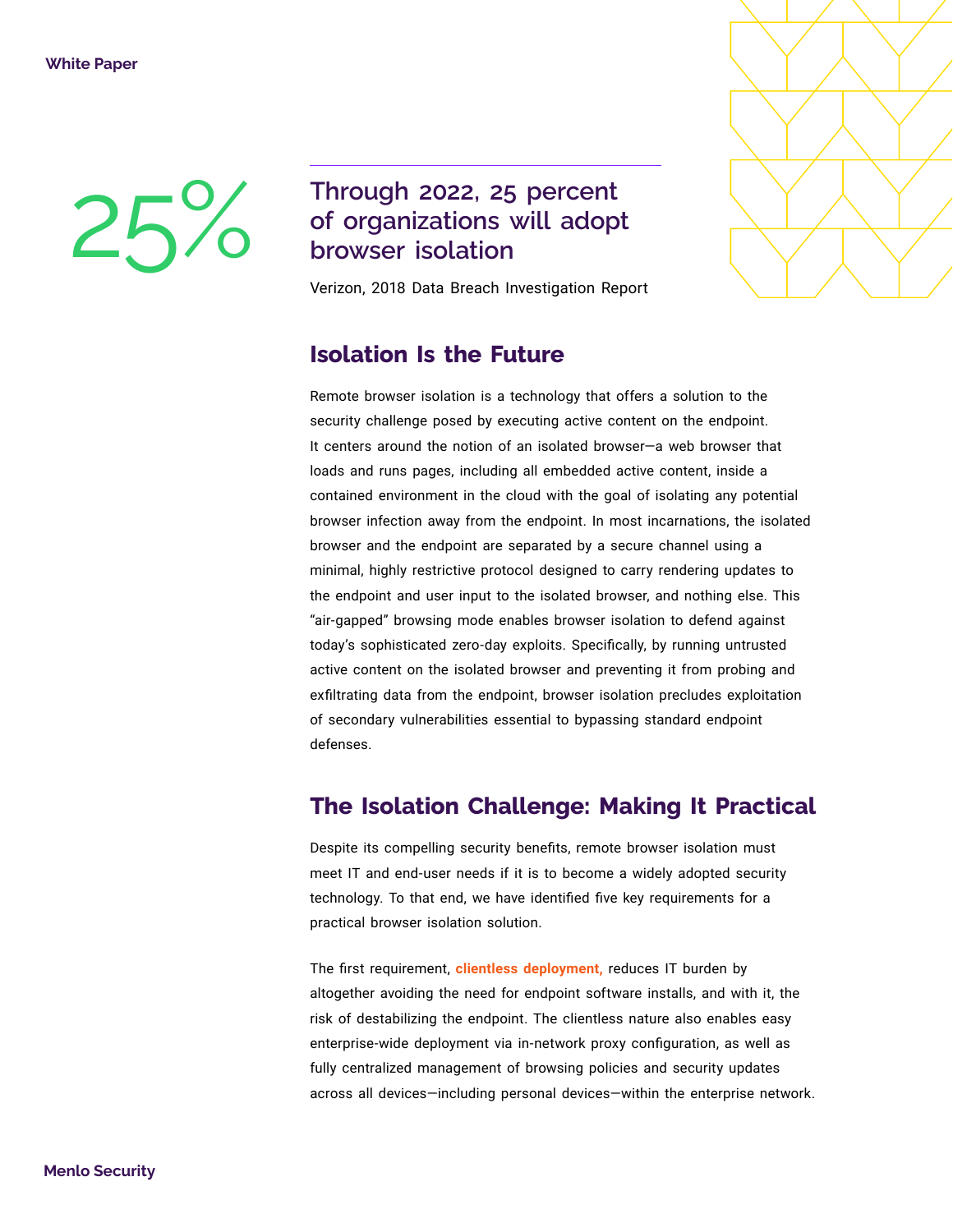Equally important, a **native user experience,** in which users do not perceive a difference from a native experience, is critical for ensuring end-user productivity and buy-in. In particular, users should not have to alter the way they browse the web or be distracted by changes to their browser's behavior. Moreover, rendering speed and quality should be identical to native for a broad range of media types (text and video), and day-to-day operations such as printing and copy-paste should work as usual. Geography shouldn't factor into the user experience either. Users need to be able to browse the web and access Software-as-a-Service (SaaS) platforms no matter where business takes them—whether it's across oceans or down the street in the local coffee shop.

**Scalability** is also important. As IT organizations undergo cloud transformation, the number of web requests will only increase. Scaling to meet this demand needs to be effortless without the need for lengthy capacity planning.

Remote browser isolation should also be **integrated** with the rest of the security stack to ensure that all security policies are being met. This includes extending the broader architectural role of an isolation core to additional services, including cloud access security broker (CASB) and data loss prevention (DLP).



**And finally, remote browser isolation should reduce operational costs through better malware containment, fewer false positives, lower help-desk costs, and a decrease in the need to reimage damaged machines—because every expenditure in today's hypercompetitive business environment needs to pay for itself.**

Meeting these requirements means solving the challenging problem of transparently remoting the isolated browser's rendered output to the existing endpoint browser without requiring additional endpoint modifications (no agents or special plug-ins).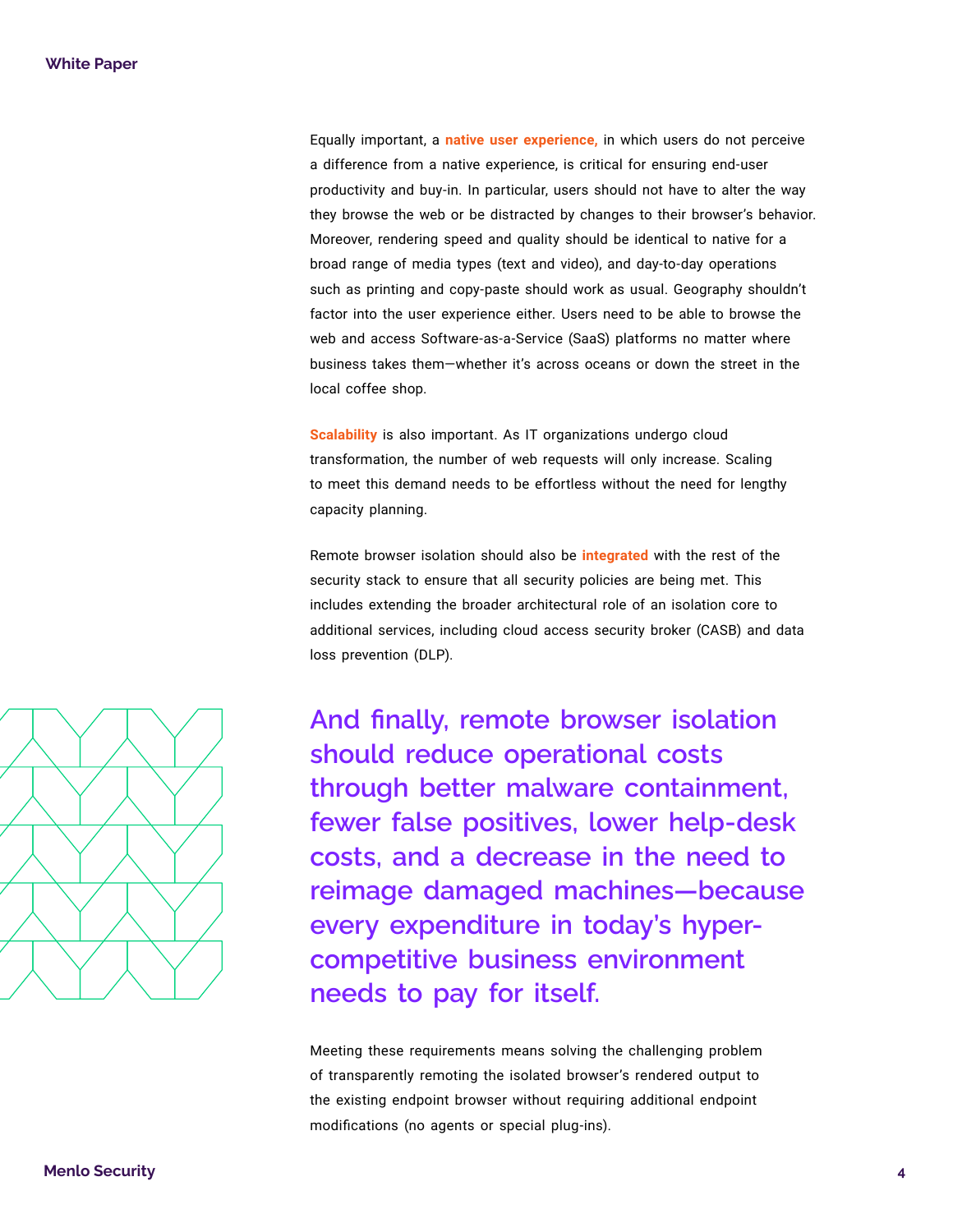Unfortunately, the traditional and most prevalent remoting technique—pixel mirroring, also known as virtual desktop infrastructure (VDI)–based video streaming—falls short, mainly because it treats the isolated web page as a bag of pixels to be mirrored with a client that has little understanding of what those pixels represent. The result is a one-size-fits-all approach that not only precludes adapting the remoting technique to the kind of content being displayed (text vs. video), but also slows down page load time and responsiveness by eliminating opportunities to harness the browser's hardware-accelerated rendering features, and hinders everyday workflow operations such as printing and copy-paste.

Recognizing the challenges posed by pixel-mirroring technology, several browser isolation solutions have traded off the clientless form factor for specialized endpoint browsers, plug-ins, and virtualization. While these tradeoffs are acceptable in some environments, the resulting IT burden caused by trouble tickets and endpoint disruption has proved to be a significant barrier to broader deployment.

#### **Adaptive Clientless Rendering**

Menlo Security's patented Adaptive Clientless Rendering™ (ACR) architecture is the core technology behind the Menlo Security Isolation-Powered Cloud Platform. In a clear departure from traditional VDI-based video streaming technology, ACR combines a web-based delivery vehicle with a greater understanding of the isolated page to simultaneously enable clientless deployment and a native user experience.

Depicted in Figure 1, the ACR architecture involves two major components: the Safe Page and the isolated browser.



**Figure 1:** The ACR clientless architecture. The existing endpoint browser loads a safe, transcoded version of the original page (Safe Page) that interprets rendering updates coming from the isolated browser and relays input events back to it—all over a secure HTTPS channel.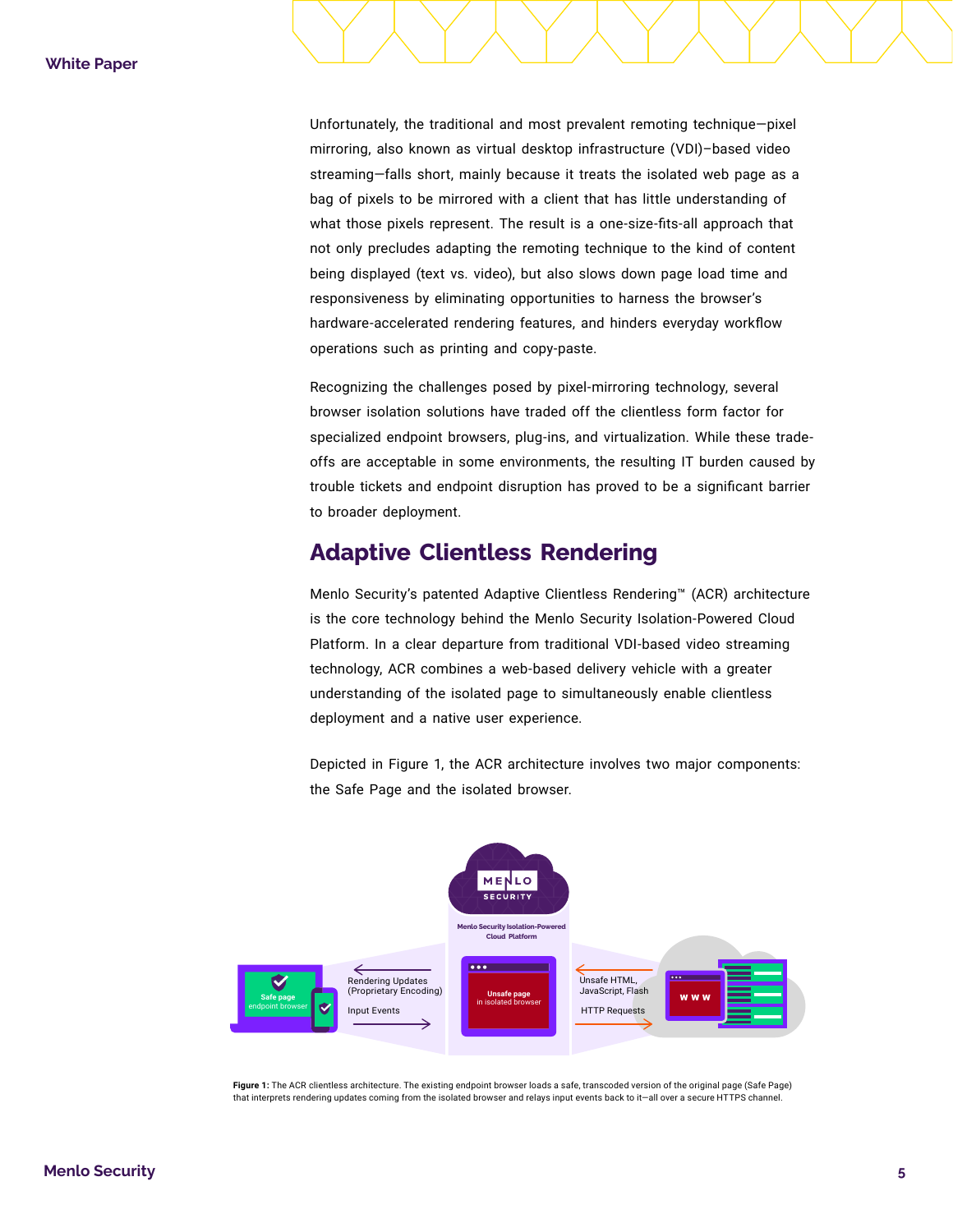The Safe Page is a safe, transcoded version of the target web page that is loaded by the existing endpoint browser in lieu of the original page. Served via a secure web proxy, the Safe Page establishes an SSL-encrypted communication channel to a freshly allocated isolated browser upon loading, and then applies rendering updates coming from the isolated browser and relays user inputs back to it. The Safe Page capitalizes on rapidly converging web standards and advances in browser engines to work accurately and efficiently regardless of which major browser or device is used on the endpoint.

Running on the Menlo Security Cloud Platform, the isolated browser loads web pages on the endpoint's behalf. It sends rendering updates to the Safe Page in response to dynamic page changes and injects user inputs coming from the Safe Page. Based on an up-to-date version of the Chromium browser engine, the isolated browser inherits its security, stability, and feature set. However, since no browser engine is immune to infection, the Menlo Security Cloud Platform operates under the assumption that its isolated browsers will eventually be infected as well. Thus, as a key step in securing the isolation platform as well as end users, the Menlo Security Cloud Platform employs frequent disposal of isolated browsers along with multi-level container isolation to avoid both persistent and lateral infection.

#### **Multiple Modes to Deliver a Seamless User Experience**

The key to the ACR transparent user experience is its ability to reconstruct an equivalent version of the isolated browser's Document Object Model (DOM) on the endpoint browser. The DOM is the dynamic, browser-internal representation of the user-visible rendering. Reconstructing a DOM enables most of the rendering work—including interactive animations such as scrolling—to be performed solely on the endpoint browser using its builtin GPU-optimized machinery. Moreover, a reconstructed DOM exposes semantics of the content being rendered so that the full browser feature set—including copy-paste, find in page, printing, and password managers continues to function.

ACR employs two distinct reconstruction modes that are dynamically selected at page granularity based on a variety of factors, including the endpoint device used and the content of the page.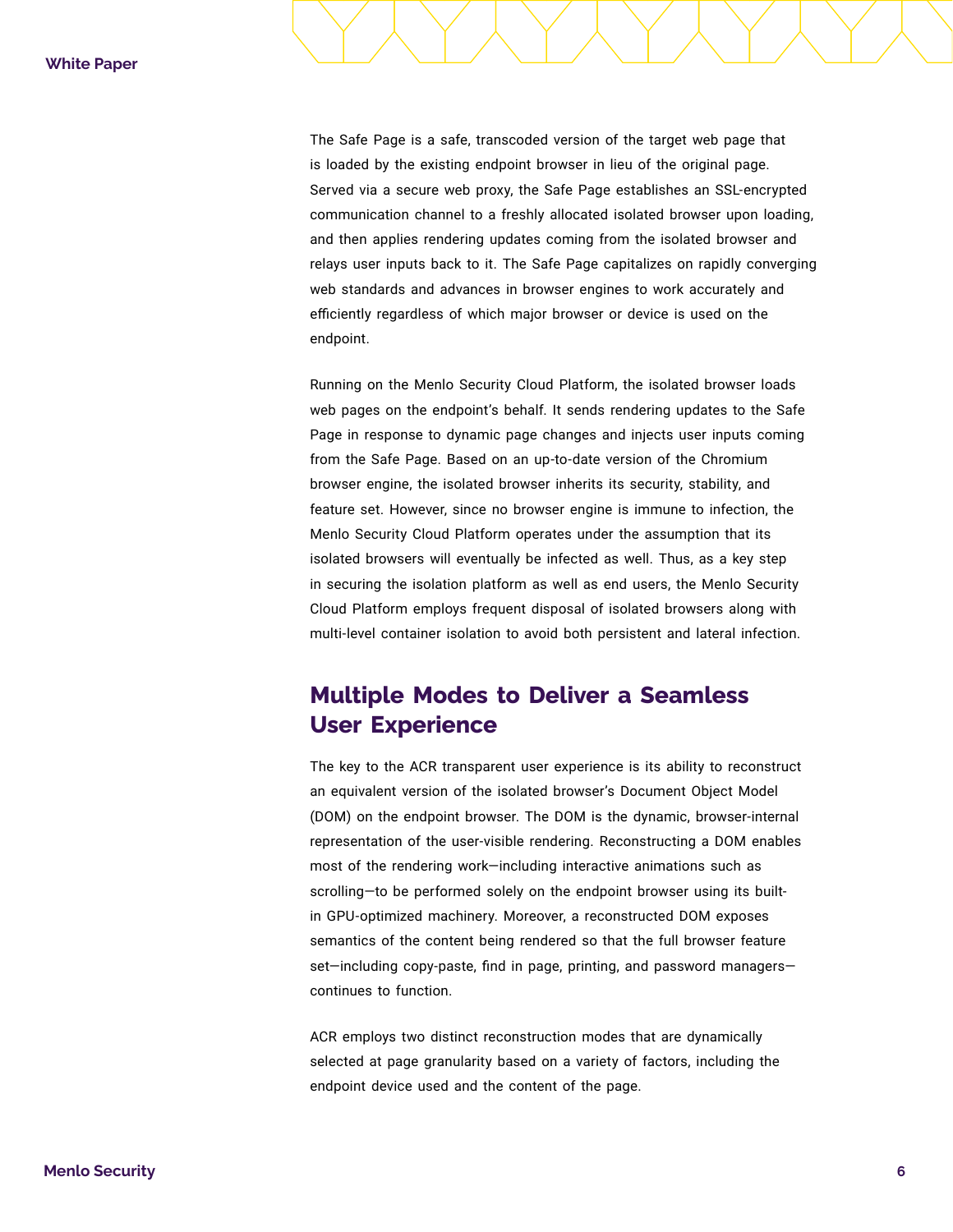#### **Mode 1: DOM Mirroring**

Intuitively, the goal of DOM Mirroring is to mirror only the benign DOM information to the endpoint browser. To reflect DOM changes on the client, each isolated browser tab actively monitors the currently loaded page's DOM tree. These updates are applied to the local DOM using the standard DOM API available in all browsers.



Figure 2: DOM Mirroring allows the mirroring of the DOM tree and the resources to the endpoint browser

**Adaptive Transcoding:** DOM Mirroring confers distinct advantages over VDIbased video streaming approaches, primarily owing to the selective exposure of DOM elements to the client. A key benefit is that it enables the selection of remoting strategy at DOM element granularity, so nonactive safe elements are left as is and active unsafe elements are either dropped altogether or are replaced with a safe, transcoded variant that is best suited for the element's media type.

**Rendering and Workflow Offloading:** Central to providing a truly transparent user experience, DOM Mirroring leverages the capabilities of the endpoint browser—resulting in visible benefits such as fast page loads, smooth scrolling and animations, and crisp, high-quality HTML5 video playback. The semantically aware rendering of DOM Mirroring also enables the client browser to render a truly native look and feel, regardless of endpoint browser or platform.

Finally, DOM Mirroring avoids disruption to workflow operations such as copy-paste, find-replace, and printing. Copy-paste, for example, is difficult to emulate in a truly native fashion using VDI-based video streaming because of browser-enforced security restrictions on asynchronous clipboard manipulation. Printing, too, is encumbered by the endpoint browser's view of the page as a block of pixels, as opposed to a document that can be reflowed to accommodate any output device. In contrast, DOM Mirroring provides the endpoint browser's existing workflow mechanisms with all the information it needs to do its job, so emulation is not needed.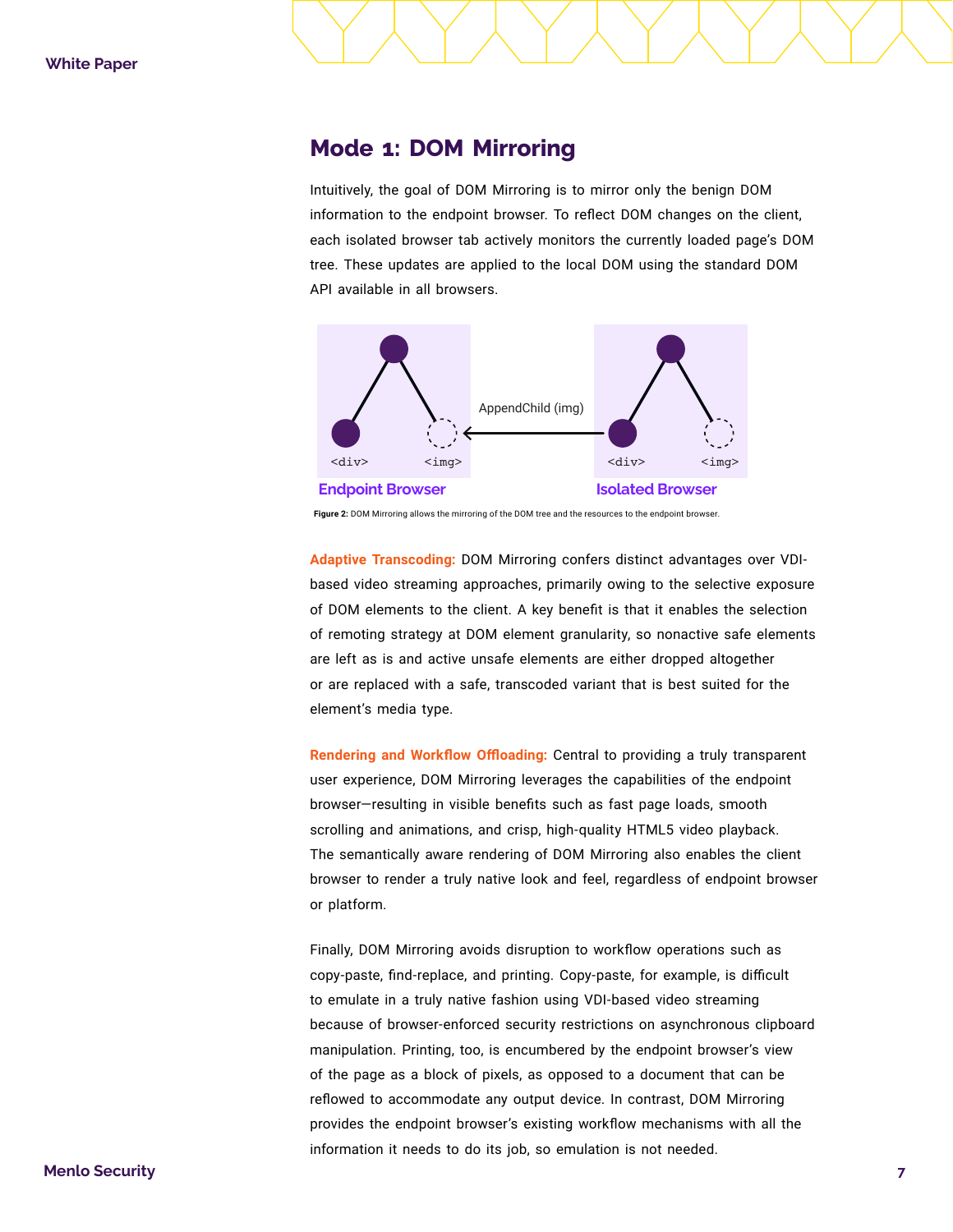**Applicability to Document Isolation:** Like web browsers, document applications such as Microsoft Office and PDF viewers are also susceptible to malicious content downloaded off the web or sent via email attachments. Here, too, active content embedded within a malicious document plays an enabling role in exploiting the host application's vulnerabilities. It is no surprise that the core techniques behind ACR apply equally well to the problem of isolating documents. In particular, upon downloading a malicious document through the browser, the Menlo Security Cloud Platform uses ACR to transcode the document into a layout-preserving HTML5 page and then loads the transcoded content into the isolated browser. DOM Mirroring then ensures safe, clientless, and transparent mirroring of the document to the endpoint.

#### **Mode 2: Smart DOM**

As business moves to the cloud, and as user access to SaaS platforms and web apps through mobile platforms becomes mission critical, the rendering engine in an Internet isolation cloud needs to adapt to these trends. New, powerful browsing features in mobile browsers make a new generation of isolation engine increasingly necessary. The proliferation of mobile devices introduces the need to be both power and network efficient when remoting content to the endpoint. Menlo Security's second-generation option—called Smart DOM—takes these new technical requirements into account.

Rather than mirror the isolated browser's DOM tree, Smart DOM generates a different yet equivalent DOM tree on the endpoint browser using low-level rendering data structures provided by the isolated browser's compositor subsystem. The unique approach to DOM reconstruction used by Smart DOM confers several benefits:

#### **Smart DOM ACR renders pages accurately across a wide range of browsers,**

thus offering a more consistent user experience across browsers old and new, as well as across desktop and mobile devices. Smart DOM avoids crossbrowser incompatibilities using patent-pending techniques.

Smart DOM is bandwidth efficient. Unlike VDI-based video streaming, Smart DOM avoids duplicate network transfers.

As with DOM, **Smart DOM preserves the native user experience.** Smart DOM renders quickly on the endpoint, naturally harnessing the browser's GPU acceleration to enable 60FPS scrolling, pinch-zoom, and animations across desktop and mobile devices alike. Moreover, Smart DOM facilitates the accurate emulation of native-supporting functionality such as copy-paste, find-replace, printing, mobile text input, endpoint local fonts, and native page widgets.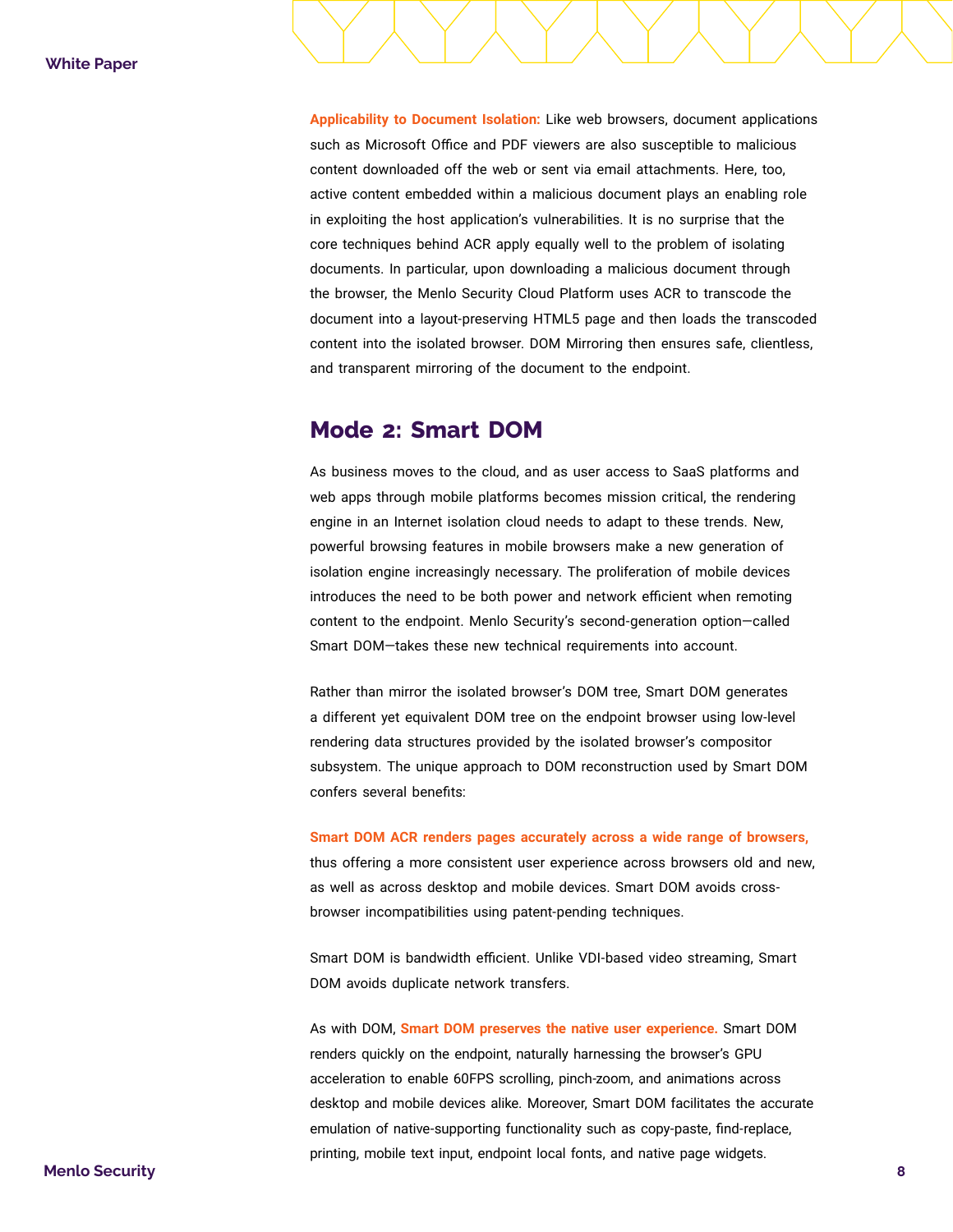**Smart DOM renders on the endpoint.** Smart DOM mirrors no active content, thus exposing minimal attack surface.

This new way of safely mirroring content on users' browsers ensures that Menlo's ACR technology is adaptable in the truest sense. New modes can be added as browsers and web development tools evolve. **Menlo intelligently optimizes which mode to use and sets Smart DOM objects as the default for mobile.** Together, the two rendering modes are delivered by a cloud service that can continuously evolve without impacting service uptime.

This allows the Menlo Security Cloud Platform to seamlessly and safely render web content to users' devices while increasing the accuracy of the native browser experience, scaling to a wider array of different media, and decreasing the amount of bandwidth that the Internet isolation cloud requires. Most importantly, the user's browsing experience is not changed at all. Users can continue to browse the web, access web apps, and work online as they have always done, with no impact on performance.

#### **Security**

The guiding principle behind the ACR security model is that active content execution is the key to successful evasion of endpoint defenses; without it, an exploit has little hope of bypassing existing defenses, regardless of what else an infected isolated browser sends down to the client. With this principle in mind, ACR employs two security mechanisms that, in conjunction, offer a strong defense against even the most determined adversaries.

The first mechanism, **active content blocking and transcoding,** ensures that active content never gets sent to the endpoint. In DOM Mirroring mode, this involves filtering all incoming DOM elements, attributes, and CSS against a whitelist. For instance, **<script>** elements and onclick attributes are dropped, while **<object>** elements are replaced with a safe remoting widget that displays the transcoded, real-time output of the plug-in window as it is rendered on the isolated browser.

Smart DOM requires no special filtering mechanism as it sends only compositor-level structures that are guaranteed by design not to contain DOM or CSS state. As an added layer of protection, Menlo Security also employs a Content Security Policy at its strictest setting (no inline script, no plug-in) to ensure that the endpoint browser blocks all active content executions.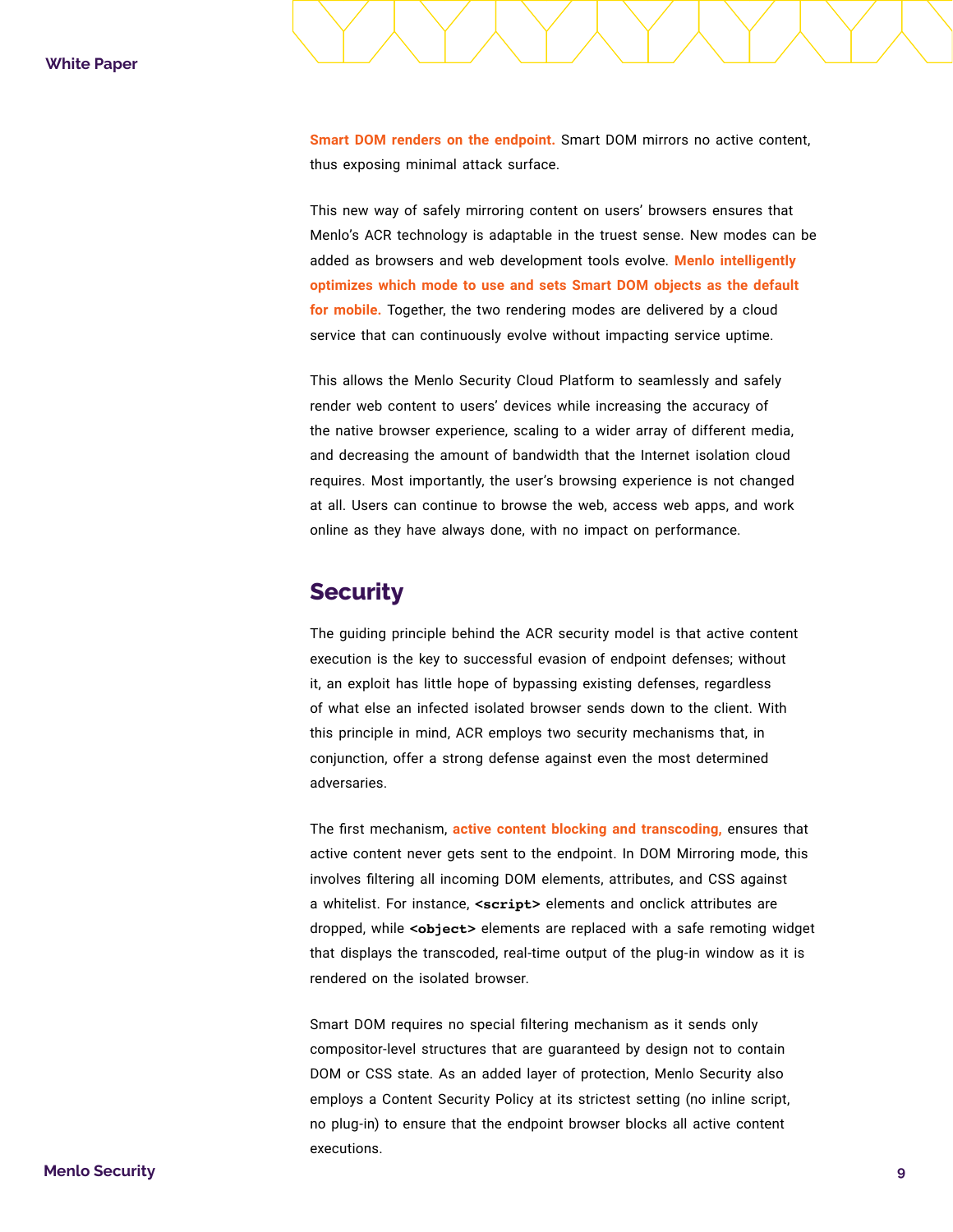A second security mechanism, **protocol checking and enforcement,** ensures that the isolation platform is not fooled into executing active content by malformed updates coming from an infected isolated browser, and that it does not inadvertently leak exploit-aiding information to an infected isolated browser. In particular, all rendering updates coming from the isolated browser are expected to be in a canonical format. For example, in DOM Mirroring mode, DIV element updates must have the "div" tag; the endpoint does not accept any other string variant, even those including strange character codes that may be interpreted unexpectedly by the endpoint browser. Second, the endpoint verifies that outgoing messages adhere to a simple user-input protocol; e.g., "click button 1," "keypress code 45," or "scroll to 45." This leaves an infected isolated browser without a channel to probe the endpoint for vulnerabilities or to exfiltrate information useful for bypassing standard endpoint defenses.

#### **From:**

**Brower isolation promised to safeguard users from future zero-day threats by running active content away from the endpoint.**

#### **To:**

**Isolation provides the most secure Zero Trust approach to preventing malicious attacks—by preventing malware from reaching end users while they work online, and by removing the operational burden for security teams.**

### **Applicability to Document Isolation**

Like web browsers, document applications such as Microsoft Office and PDF viewers are also susceptible to malicious content downloaded off the web or sent via email attachments. Here, too, active content embedded within a malicious document plays an enabling role in exploiting the host application's vulnerabilities. It is no surprise that the core techniques behind ACR apply equally well to the problem of isolating documents.